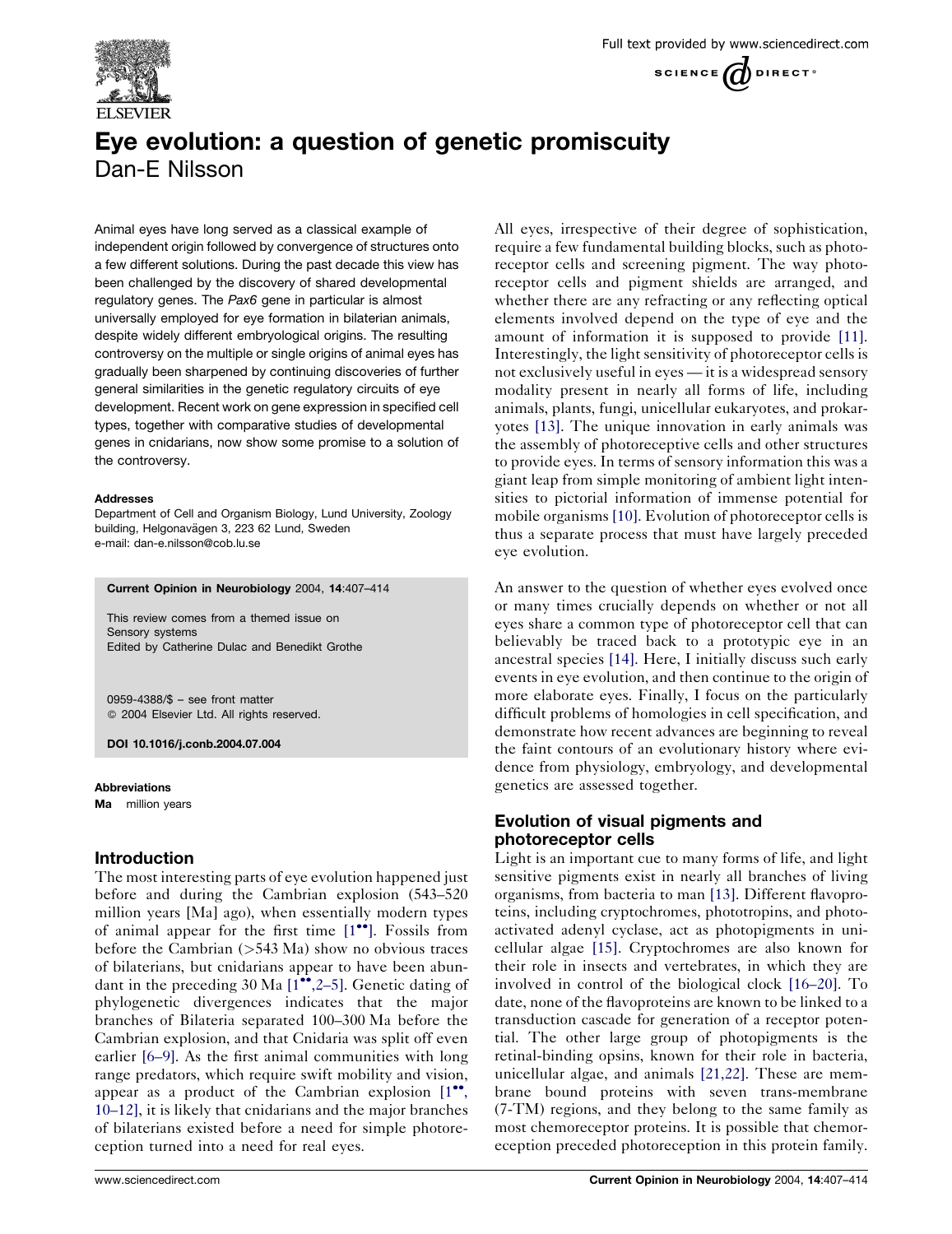In animal sensory cells and neurons this family of receptor proteins is coupled to a transduction machinery for generating a receptor potential, and the 7-TM receptor proteins are commonly referred to as G-protein coupled receptors. Photopigments known to be involved in animal vision are exclusively of the opsin family, but there are also several types of opsin involved in extraocular photoreception in animals [\[23–27\].](#page-5-0)

There are many different cell types containing photopigments in animals, and many more are probably yet to be discovered. The most obvious photoreceptor cells in animals are those involved in vision, because they contain conspicuous membrane specializations in the form of microvilli or modified cilia [\[28\]](#page-5-0). The visual demand for fast response and sensitivity over narrow angles requires these large concentrations of photopigment, whereas cells that only signal slow changes of ambient intensity can work without such specializations. Animal visual cells come in two main varieties, one with specialized cilia and one with specialized microvilli (forming rhabdoms) [\[28\]](#page-5-0). Vertebrate eyes have ciliary receptors and the majority of invertebrate eyes have rhabdomeric receptors. Molecular comparisons of the opsins indicate an ancient dichotomy between the ciliary and the rhabdomeric types [\[14\]](#page-5-0). The two major classes of opsins are neatly distributed in each of the two receptor-types. The transduction machinery also differs between ciliary and rhabdomeric receptors. Each of the two receptor types has its own subgroup of G-proteins and different transduction cascades, which involve phosphodiesterase and hyperpolarizing responses in ciliary receptors, and phospholipase C and depolarizing responses in rhabdomeric receptors (Figure 1; [\[14\]](#page-5-0)). The ancestral difference between the two types is further strengthened by general differences in the way the response is terminated [\[14\].](#page-5-0) Exceptions to this strict division in photoreceptor types are the mantle eyes of clams, which in many respects seem to represent a third class [\[14\]](#page-5-0). Cnidarian photoreceptors are generally of the ciliary type but it is yet unknown if they comply fully with the bilaterian ciliary type.

### Eyes and their components

The classical view of eye evolution is one of multiple origin and astonishing convergences onto a few optical types of eye ([Figure 2;](#page-2-0) [\[10,11,29,30\]](#page-5-0)). The vertebrate and cephalopod eyes have been a particularly celebrated example of how functional constraints can channel different origins into almost indistinguishable optical designs. The reason for assuming different origin has been that different tissues contribute to form eyes in different animal groups. Cephalopod eyes, for instance, are ontogenetically formed entirely by a series of invaginations of the lateral head ectoderm, whereas the vertebrate retina and pigment epithelium develop from the neural ectoderm of the brain vesicle, which induces the lateral head ectoderm to form the lens [\[10\]](#page-5-0). Arthropod



Two types of photoreceptor cell coexist in the major branches of Bilateria: (a) the rhabdomeric type and (b) the ciliary type. The photopigment and proteins of the transduction cascade are consistently paralogous between the two receptor-types, which suggests that the common ancestor to all Bilateria possessed both types. The photopigments (r-opsin and c-opsin) absorb light by means of a bound retinal chromophore. After receiving a photon, the opsins activate a Gprotein (Gq and Gi) composed of three subunits  $(\alpha, \beta, \gamma)$ . In rhabdomeric photoreceptors the G-protein activates a phospholipase enzyme (PLC) turning  $PIP_2$  (phosphatidyl inositol diphosphate) into  $IP_3$  (inositol triphosphate), (c) which eventually leads to a depolarization of the membrane potential. The ciliary receptor instead contains a phosphodiesterase (PDE), which turns cGMP (cyclic guanosine monophosphate) into GMP (guanosine monophosphate), (d) which finally leads to hyperpolarization of the cell. Also the arrestins (arr-b and arr-a), and rhodopsin kinases (rk 2, 3 and rk 1), which terminate the response, are paralogous proteins in the two receptor-types. Compilation of data from Arendt and Wittbrodt [\[14\].](#page-5-0)

compound eyes are formed from the same tissue as that in cephalopods, but the ontogeny is radically different, resulting in an array of ommatidia [\[10\].](#page-5-0) The prominent eyes in clams are not cephalic structures at all, but develop from the mantle-edge epithelium, and could exist in parallel with reduced cephalic eyes [\[31\]](#page-6-0). Photoreceptor cells are rhabdomeric in arthropod compound eyes and cephalopod camera eyes, but ciliary in vertebrate eyes and the mantle eyes of clams [\[10,14\]](#page-5-0). The proteins (crystallines) forming animal lenses are different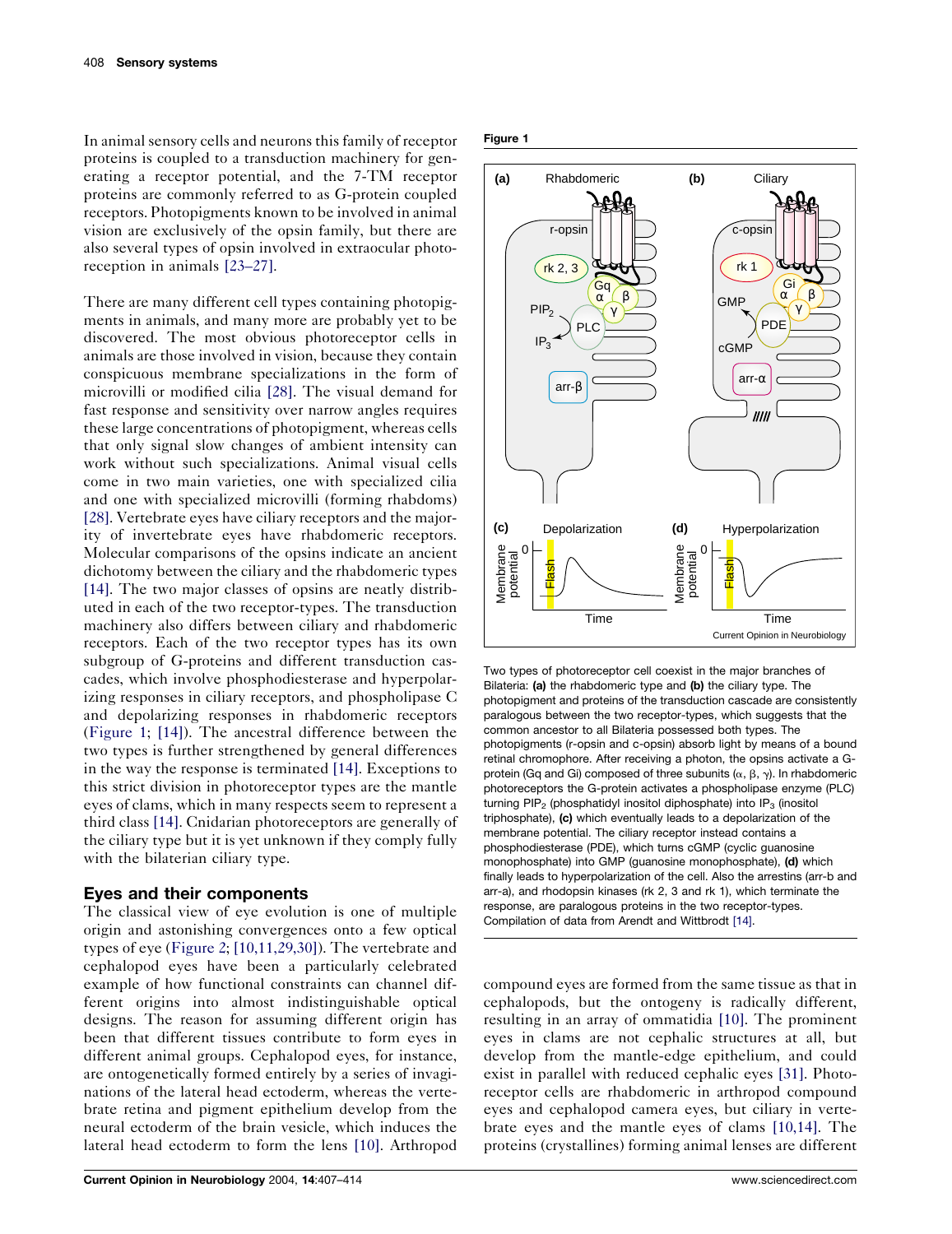<span id="page-2-0"></span>

Animal eyes might appear extremely diverse, but they all belong to a small number of optical types. The illustrations show (a) a vertebrate camera-type eye (coral cod), (b) a cephalopod camera-type eye (cuttlefish), (c) an insect compound eye (horse fly), (d) a box jellyfish rhopalium with both camera type eyes and pigment-pit eyes, and (e) a row of concave mirror eyes of a clam (scallop). The insect and cephalopod eyes both have rhabdomeric photoreceptors and develop from the lateral head ectoderm, but the optical designs are so different that there can be no functional intermediates. Their last common ancestor can at most have had a pair of simple pit eyes with rhabdomeric receptors. Present day vertebrate eyes show many signs of an independent origin. The vertebrate eye has ciliary photoreceptors and an unusual embryology that could possibly be explained by an ancestor that lost or never had vision, but retained photoreceptors. Although both ciliary and rhabdomeric photoreceptors exist in all major branches of Bilateria, it is most often the rhabdomeric type that has been incorporated into eyes. Jellyfish eyes, along with those of vertebrates, belong to the relatively rare examples of eyes with ciliary receptors, but there is yet insufficient information to say if jellyfish photoreceptors are in every respect homologous to bilaterian ciliary receptors. The mantle eyes of clams are non-cephalic and likely to be new acquisitions. Their ciliary photoreceptors could form a third class, displaying a mixture of components possibly co-opted from other types of photoreceptor and chemoreceptor [\[14,31\]](#page-5-0).

and unrelated in vertebrates, cephalopods, and clams, clearly indicating independent origin of the lenses [\[32,33\]](#page-6-0).

## Comparative physiology versus developmental genetics

Based on fundamental differences in eye ontogeny and the consistent differences between ciliary and rhabdomeric systems, the impressive optical design of eyes seems to have evolved multiple times independently, but from only a few ancient types of photoreceptor cell. An earlier morphological investigation [\[28\]](#page-5-0) even suggested that eyes evolved independently between 40 and 65 times, but this was probably taken to be an

might seem incompatible with the discovery that eye formation in Bilateria is almost universally initiated by a transcription factor from a family of conserved homologous genes, now generally termed Pax6 [\[34–36\]](#page-6-0). Naturally, this led to the suggestion that all eyes date back to a common ancestor with a prototypic eye formed by related genetic pathways [\[35\]](#page-6-0). But the accumulated evidence for multiple origins of eyes could not be so easily discarded, leading to the now decade-long controversy on how eyes evolved. However, there is no reason to exaggerate the depth of the controversy because it is partly semantic. The proposed prototypic eye is simple, with only one photoreceptor cell and one pigment cell [\[35\].](#page-6-0) To most

exaggeration by most visual physiologists. These views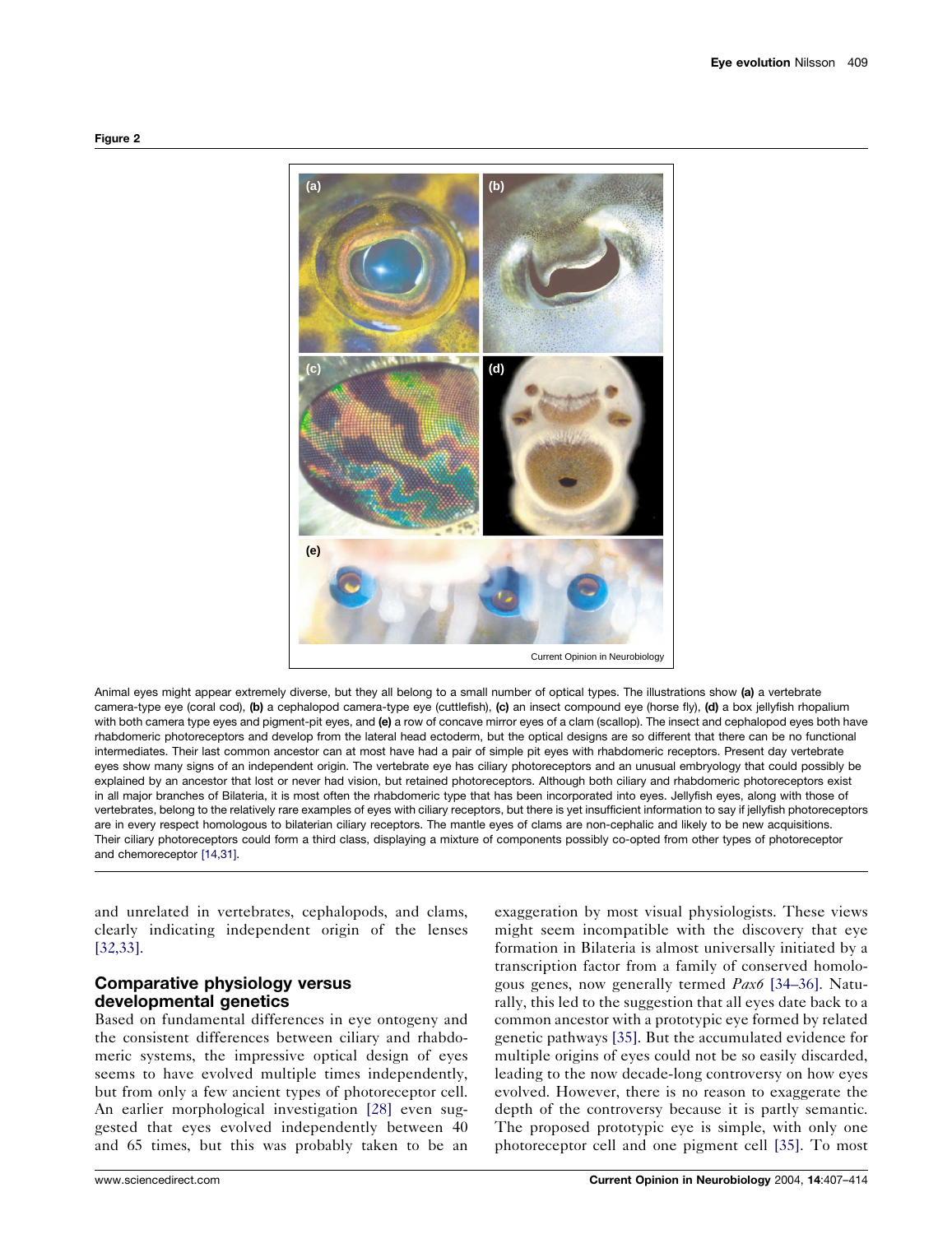<span id="page-3-0"></span>visual physiologists, this is not an eye; just as a muscle cell and an osteocyte is not a leg. Visual physiologists and developmental geneticists alike will still have to agree that the optical design of cephalopod and vertebrate eyes remains an impressive case of convergent evolution.

The core of the controversy is more fundamental and rests on the fact that homologous developmental genes generate paralogous photodetection systems. The differences between rhabdomeric and ciliary photoreceptor cells are profound, as described above, but the general homology in eye developmental genetics seems equally profound. It is not just Pax6 genes that are shared in eye development. An entire regulatory circuit involving the genes Pax6, Six (sine oculis gene; vertebrate), Eya (eyes absent gene; vertebrate), and Dach (dachshund gene; vertebrate) with largely overlapping expression patterns in vertebrate eye development has a counterpart in Droso*phila* eye development with the homologous set of genes ey/toy (eyeless/twin of eyeless gene; Drosophila), so (sine oculis gene; Drosophila), eya (eyes absent gene; Drosophila), and *dac* (*dachshund* gene; *Drosophila*) (Figure 3; [37-40,41<sup>\*</sup>[,42\]](#page-6-0)). After these genes have determined the eye field, a self-propagating wave is set up by short range signaling from homologous genes in zebrafish (Shh; Sonic hedgehog) and Drosophila (hh; hedgehog) [\[43–46\].](#page-6-0) This wave of Shh/hh signaling moves across the eye field to activate the proneural gene Atonal and turn off Pax6. In both zebrafish and Drosophila the result is a regular array of founder cells from which the mosaic of retinal cells differentiate [\[43\].](#page-6-0)

From these striking similarities it might seem that vertebrate and insect eyes must date back to a rather advanced ancestral eye. But picking out only the similarities can be deceptive. The waves of hh or Shh expression are different in important details. In Drosophila, hh is necessary for neurogenesis and eye formation, whereas in zebrafish, Shh is mainly responsible for the regular spacing of ganglion cells, but not necessary for eye formation. In vertebrates other than zebrafish, such as Xenopus, mouse, and chicken, the effects of Shh signalling differ markedly from those in

Figure 3



Genetic regulatory network for eye development in Drosophila (Redrawn from Gehring [\[36\]\)](#page-6-0). At this resolution the network is the same in vertebrates and involves homologous genes.

Drosophila and zebrafish [\[46\].](#page-6-0) There are notable differences also in the roles of Pax6, Six, Eye, and Dach in the various species in which they have been investigated [\[47–50\].](#page-6-0) The proposed role of *Pax6* as 'a master control gene' for eye development [\[34,35\]](#page-6-0) can be dismissed, because neither in vertebrates nor in Drosophila are the first stages of eye development prevented by Pax6 null mutants [\[48,51\],](#page-6-0) and eyes in planarians form completely even when *Pax6* is inactivated [\[49,50\].](#page-6-0) Eye developmental genes in general are also involved in development of the nervous system, other sensory modalities, and even outside the sensory/nervous system [\[52,53\]](#page-6-0). Similar complications are encountered in the role of Hox genes in axial patterning [\[54,55,56](#page-6-0) [\]](#page-6-0), which indicates that homologies of developmental genes need not correspond entirely with morphological homologies. An interesting aspect that deserves further study is the difference in genetic regulatory circuits between larval and adult eyes in animals with metamorphosis, or between first formed and regenerated eyes in animals with such abilities.

# Before Bilateria

Cnidarians offer an interesting comparison because they have fewer classes of *Pax* genes than found in Bilateria. Apparently, a duplication of Pax genes occurred in ancestral Bilateria, and Pax6 is a product of this duplication [\[57\].](#page-6-0) Thus, bilaterian *Pax* gene classes 2/5/8 and 4/6 are both thought to correspond to a single class, *PaxB*, in cnidarians  $[57,58\degree]$  $[57,58\degree]$ . Although most cnidarians are eyeless, the medusa stage of a few species has lens eyes of surprising sophistication. Of these, the hydrozoan Cladonema and the cubozoan Tripedalia both express *PaxB* in their eyes  $[57,58$ <sup>\*\*</sup>[\]](#page-6-0). Cubozoans are unique in having pigmented photoreceptors in the larval stage [\[59](#page-6-0)°[\],](#page-6-0) and *Tripedalia* larvae do express  $PaxB$  [\[58](#page-6-0)<sup> $\bullet$ </sup>[\]](#page-6-0). As the polyp stage is believed to be ancestral in Cnidaria [\[60,61\]](#page-6-0), and polyps never have eyes, the connection between eyes and Pax genes might be independent from that in Bilateria. Anthozoans, which have no medusa stage, still have a complete cnidarian set of Pax genes [\[62\]](#page-6-0). Even sponges, which have neither eyes nor a nervous system, do have at least one copy of a Pax gene [\[63\].](#page-6-0) The pattern that gradually appears is that the degrees of conservation and homology become gradually lower from developmental genes through regulatory networks to ontogenetic processes. Information from developmental genetics will thus have to be interpreted with caution in evolutionary discussions.

# Cell-type homologies

Recent attempts to reconcile the seemingly incompatible data from comparative visual physiology and developmental genetics have highlighted the complexity of the question. In an exemplary study, Arendt and Wittbrodt [\[14\]](#page-5-0) have compiled both classical data and new molecular data, concentrating on possible homologies and divergences in photoreceptor cells throughout the animal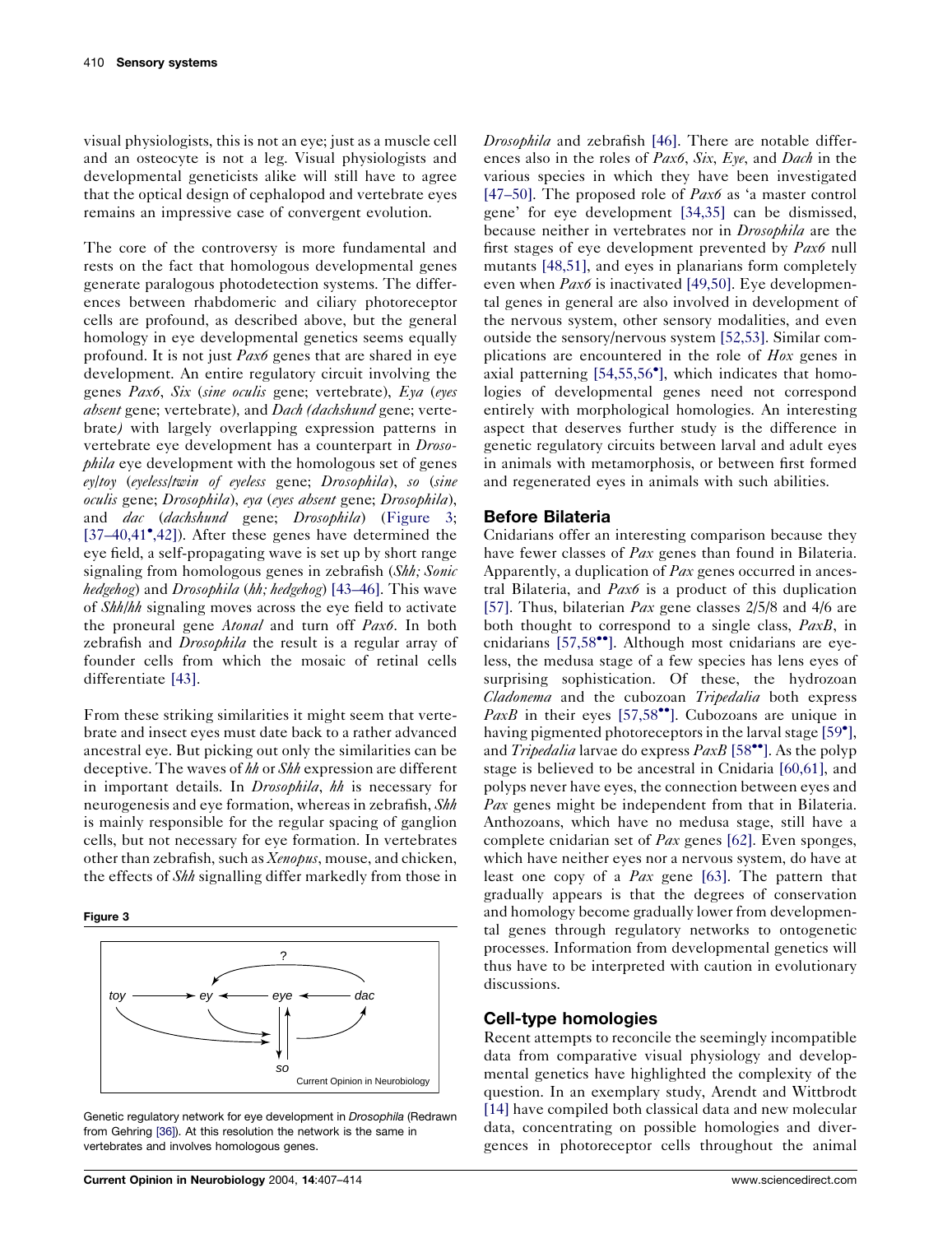kingdom. The result is a proposed early divergence into a few photoreceptor types, and an early formation of simple eyes from which modern sophisticated eyes developed independently in the various phyla. In a subsequent study, Arendt  $[64^{\bullet\bullet}]$  $[64^{\bullet\bullet}]$  $[64^{\bullet\bullet}]$  emphasizes the importance of tracking homologous cell types and sister cell types through eye development. Indeed, to be homologous, cell types should be the product of the same lineage of cell divisions through ontogenesis, and the ontogenetic path must have originated in a common ancestor. The way Arendt  $[64^{\bullet\bullet}]$  $[64^{\bullet\bullet}]$  $[64^{\bullet\bullet}]$ identifies homologous cell-types is based on the expression of developmental genes and also on the effector genes responsible for the cell's function. This is an interesting and potentially powerful approach, although it probably will not be the definitive answer to all questions about eye evolution. The main danger is that an original cell type can be disguised by co-option of entire regulatory circuits. The many experiments conducted that involve ectopic expression of eyes illustrate how easy it is to override the specification of cell identity, especially in closely related cell types. Based on similar arguments, Oakley [\[65](#page-6-0) [\]](#page-6-0) has pointed to the possibility that new eyes might arise from naturally occurring ectopic expression of conserved regulatory modules. Recruitment of regulatory circuits across cell types could be a common evolutionary mechanism for acquiring new functions [\[66–68\].](#page-7-0) The problem in identifying homologies from patterns of gene expression is then obvious because developmental genes can be expected to have conserved links to effector genes, and functional convergences or parallelism would thus result in extensive expression of homologous developmental genes in nonhomologous cell-types. Certainly, a high degree of genetic promiscuity among cell-types would promote the ability to evolve.

The combinatorial code of gene expression is thus likely to deceptively indicate homology in cases where certain physiological functions have been transferred from one cell type to another by co-option of genetic regulatory circuits. Promiscuous use of the genome can possibly be revealed if the cell pedigree is traced back through the ontogenetic process, but comparisons between distantly related animal groups with highly diverged ontogenies will be difficult at best.

For understanding eye evolution we are left with a number of cues from morphology and ontogenetic paths, from developmental genes and their interactions, and from physiology and effector genes. All of these cues can be deceptive, and none is principally more important than any other. Hypotheses on eye evolution will also have to agree with phylogenetic trees, datings of molecular divergence, and the fossil record. The best we can do is to aim for a synthesis, and it is reassuring that rigorous attempts in this direction are beginning to appear  $[14,64$ <sup>...</sup>[\].](#page-5-0)

# **Conclusions**

Within this short review it has not been possible to discuss the situation in each phylum. The eyes in vertebrates, cephalopods, clams, insects, flatworms, and jellyfish have served as examples ([Figure 3\)](#page-3-0), but there are many more interesting and intriguing cases that deserve attention. The best studied groups, vertebrates and arthropods, are known to have a handful of coexisting photoreceptive systems responsible for different tasks. Some of these systems are based on non-neural photoreception, with cryptochromes or opsins, others are morphologically distinct photoreceptors with axons, but without accessory cells, and yet others are eyes of varying degrees of sophistication. It is not unlikely that the early metazoans already had several simple photosensory systems, which reflect the basic classes of flavoproteins and opsins known today. It is also possible that early (deep Precambrian) phylogenetic divisions, and subsequent parallel evolution (late Precambrian/early Cambrian) have repeatedly led to the development of eyes originating from some of the photosensory systems but only rarely or never originating from others.

Developmental genes and their regulatory circuits are known to be very conservative, probably because of a limited number of genes, mechanistic constraints in gene interactions and multiple roles of individual genes [\[69,70\]](#page-7-0). Parallel eye evolution from homologous photosensory systems would thus be expected to maintain close similarities in developmental genetics. If *Pax* genes had an ancient role in regulating opsin transcription before the first eyes evolved, then the present similarities in regulatory networks might be the result of constraints in gene regulation mechanisms. On top of these 'straight lines' of evolution there might be numerous cases of co-option of regulatory circuits, replacements or losses of genes in regulatory circuits, ectopic replication of entire eyes, and new cases of induction added to make more sophisticated eyes. The anticipated result of such events would display fragments of reliable cues mixed in with many contradictory traits, not unlike the situation described in this review.

Eye evolution has left traces in the biochemistry of the transduction cascade, and in the sequences of effector proteins and their genes. Other traces are found in the ontogenetic process, the lineage of all contributing cell types, and in the developmental regulatory genes. In addition, fossils have left traces, much like blurry snapshots of the past. Unfortunately, there is no single approach that will give us a definitive answer on how eyes have evolved. We simply need to know more about all of the above, and we need to get a much better coverage of the phylogenetic tree. There is little chance that any single discovery will allow us to claim that eye evolution is now understood, but we can expect a steady trickle of information from different disciplines, which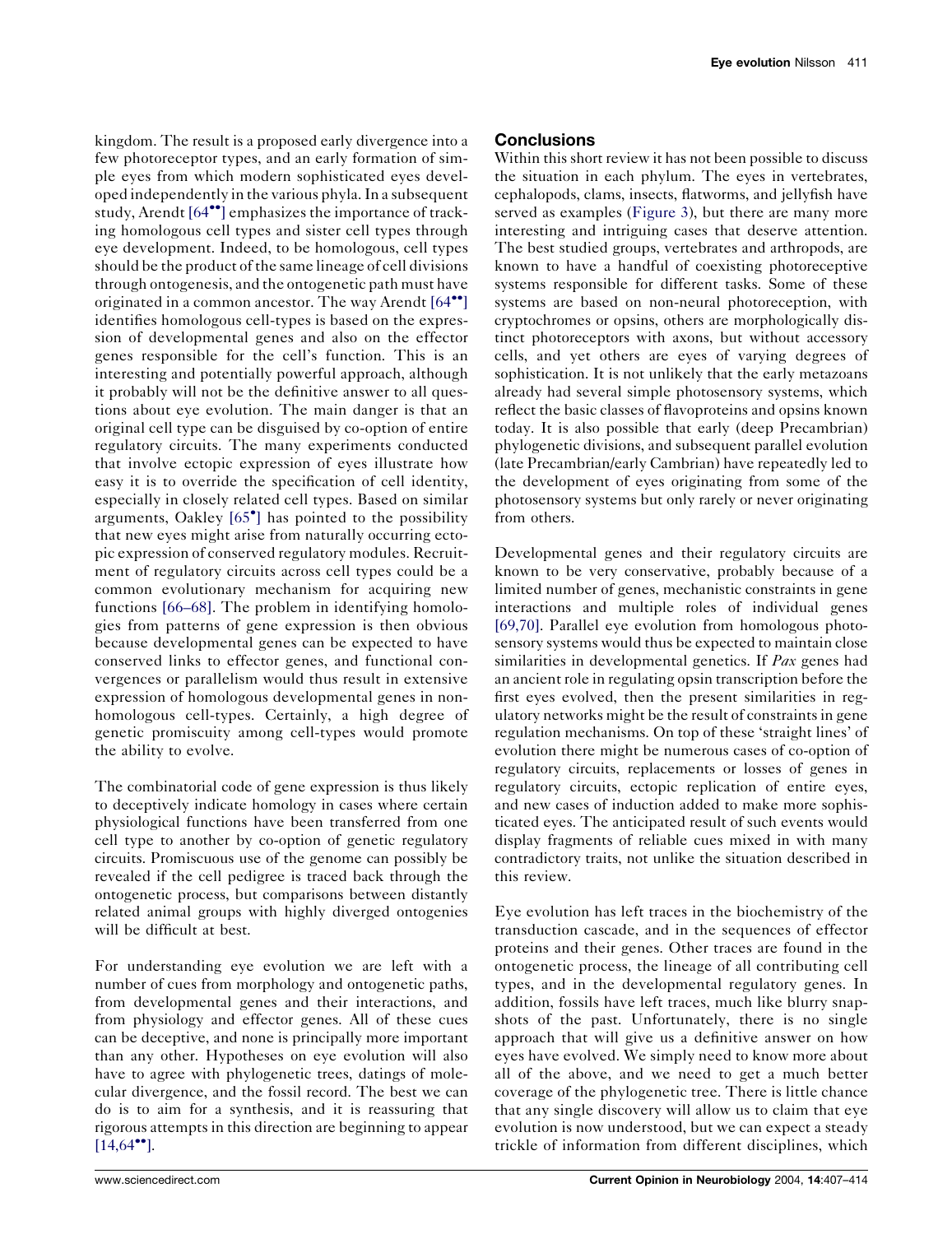<span id="page-5-0"></span>will gradually make the picture clearer and more detailed.

# Update

Since the submission of this review two studies with potential importance for eye evolution have been published. The first of these studies [\[71\]](#page-7-0) reports that Hox genes set up bilateral symmetry in a sea anemone, similar to the action of  $H\text{o}x$  genes in Bilateria. On the one hand, if this is a consequence of bilateral symmetry dating back to a common ancestor of both Cnidaria and Bilateria, the two groups can be expected to share more of the early phases of eye evolution. On the other hand, it remains possible that an original, and yet unknown, role of Hox genes naturally lends itself to setting up bilateral symmetry, and that this has happened independently in Bilateria and some Cnidaria. The finding nevertheless stresses the urgency of further investigating the transduction machinery and typical eye developmental genes in cnidarians. The second study [\[72](#page-7-0) [\]](#page-7-0) presents fossil evidence of the existence of a bilaterian animal some 50 Ma prior to the Cambrian explosion. The seemingly well-preserved animals are small (less than 0.2 mm) and the morphology strongly suggests they were slow moving. Interestingly, these early bilaterians appear to have had several bilateral pairs of shallow epithelial pits, which could have been photoreceptive. The finding is in perfect agreement with the eye evolution scenario proposed here and in earlier works [10,11]. But it is perhaps wise to await the response from other palaeontologists before too many conclusions are drawn from these fossils.

#### Acknowledgements

I thank R Fernald for useful suggestions on the manuscript. Research in my laboratory is supported by grants from the Swedish Research Council.

#### References and recommended reading

Papers of particular interest, published within the annual period of review, have been highlighted as:

- of special interest
- •• of outstanding interest

#### 1. .. Budd GE: The Cambrian fossil record and the origin of phyla. Integr Comp Biol 2003, 43:157-165.

This analysis of the fossil evidence from the important periods before and during the Cambrian explosion provides an unbiased and critical interpretation of available data. It makes clear distinctions between well and poorly supported interpretations, in a way that is unusual in the palaeontological literature. This study serves as the most modern palaeontological reference for comparison with recent findings in molecular biology and developmental genetics.

- 2. Chen J-Y, Oliveri P, Gao F, Dornbos SQ, Li C-W, Bottjer DJ, Davidson EH: Precambrian animal life: probable developmental and adult cnidarian forms from southwest China. Dev Biol 2002, 248:182-196.
- 3. Dzik J: Anatomical information content in the Ediacaran fossils and their possible Zoological affinities. Integr Comp Biol 2003, 43:114-126.
- 4. Clapham ME, Narbonne GM, Gehling JG: Paleoecology of the oldest known animal communities: Ediacaran assemblages at Mistaken Point, Newfoundland. Paleobiology 2003, 29:527-544.
- Waggoner B, Collins AG: Reduction ad absurdum: testing the evolutionary relationships of Ediacaran and paleozoic problematic fossils using molecular divergence dates. J Paleontol 2004, 78:51-61.
- 6. Adoutte A, Balavoine G, Lartillot N, Lespinet O, Prud'homme B, de Rosa R: The new animal phylogeny: reliability and implications. Proc Natl Acad Sci USA 2000, 97:4453-4456.
- 7. Miyata T, Suga H: Divergence pattern of animal gene families and relationship with the Cambrian explosion. Bioessays 2001, 23:1018-1027.
- 8. Bromham L: What can DNA tell us about the Cambrian explosion? Integr Comp Biol 2003, 43:148-156.
- 9. Levinton J, Dubb L, Wray GA: Simulations of evolutionary radiations and their application to understanding the probability of a Cambrian explosion. J Paleontol 2004, 78:31-38.
- 10. Nilsson D-E: Eye ancestry: old genes for new eyes. Curr Biol 1996, 6:39-42.
- 11. Land MF, Nilsson D-E: Animal eyes. New York: Oxford University Press; 2002.
- 12. Fortey R: The Cambrian explosion exploded? Science 2001, 293:438-439.
- 13. Horspool W, Song P-S: Handbook of organic photochemistry and photobiology. Boca Raton: CRC Press; 1995.
- 14. Arendt D, Wittbrodt J: Reconstructing the eyes of Urbilateria. Philos Trans R Soc Lond B Biol Sci 2001, 356:1545-1563.
- 15. Iseki M, Matsunaga S, Murakami A, Ohno K, Shiga K, Yoshida K, Sugai M, Takahashi T, Hori T, Watanabe M: A blue-lightactivated adanylyl cyclase mediates photoavoidance in Euglena gracilis. Nature 2002, 415:1047-1051.
- 16. Ceriani MF, Darlington TK, Staknis D, Mas P, Petti AA, Weitz CJ, Kay SA: Light-dependent sequestration of Timeless by cryptochrome. Science 1999, 285:553-556.
- 17. van der Horst GTJ, Muijtjens M, Kobayashi K, Takano R, Kanno S, Takao M, de Wit J, Verkerk A, Eker APM, van Leenen: et al.: Mammalian Cry1 and Cry2 are essential for maintenance of circadian rhythms. Nature 1999, 398:627-630.
- 18. Whitmore D, Sassone-Corsi P: Cryptic clues to clock function. Nature 1999, 398:557-558.
- 19. Krishnan B, Levine JD, Lynch MK, Dowse HB, Funes P, Hall JC, Hardin PE, Dryer SE: A new role fore cryptochrome in a Drosophila circadian oscillator. Nature 2001, 411:313-317.
- 20. Roenneberg T, Merrow M: Light reception: discovering the clock-eye in mammals. Curr Biol 2002, 12:R163-R165.
- 21. Deininger W, Fuhrmann M, Hegemann P: Opsin evolution: out of the wild green yonder? Trends Genet 2000, 16:158-159.
- 22. Ridge KD: Algal rhodopsins: phototaxis receptors found at last. Curr Biol 2002, 12:R588-R590.
- 23. Arnheiter H: Eyes viewed from the skin. Nature 1998, 391:632-633.
- 24. Moutsaki P, Bellingham J, Soni BG, David-Gray ZK, Foster RG: Sequence, genomic structure and tissue expression of carp (Cyprinus carpio L.) vertebrate ancient (VA) opsin. FEBS Lett 2000, 473:316-322.
- 25. Berson DM, Dunn FA, Takao M: Phototransduction by retinal ganglion cells that set the circadian clock. Science 2002, 295:1070-1073.
- 26. Jenkins A, Munoz M, Tarttelin EE, Bellingham J, Foster RG, Hankins MW: VA opsin, melanopsin, and an inherent light response within retinal interneurons. Curr Biol 2003, 13:1269-1278.
- 27. Menaker M: Circadian photoreception. Science 2003, 299:213-214.
- 28. Salvivi-Plawen LV, Mayr E: On the evolution of photoreceptors and eyes. Evol Biol 1977, 10:207-263.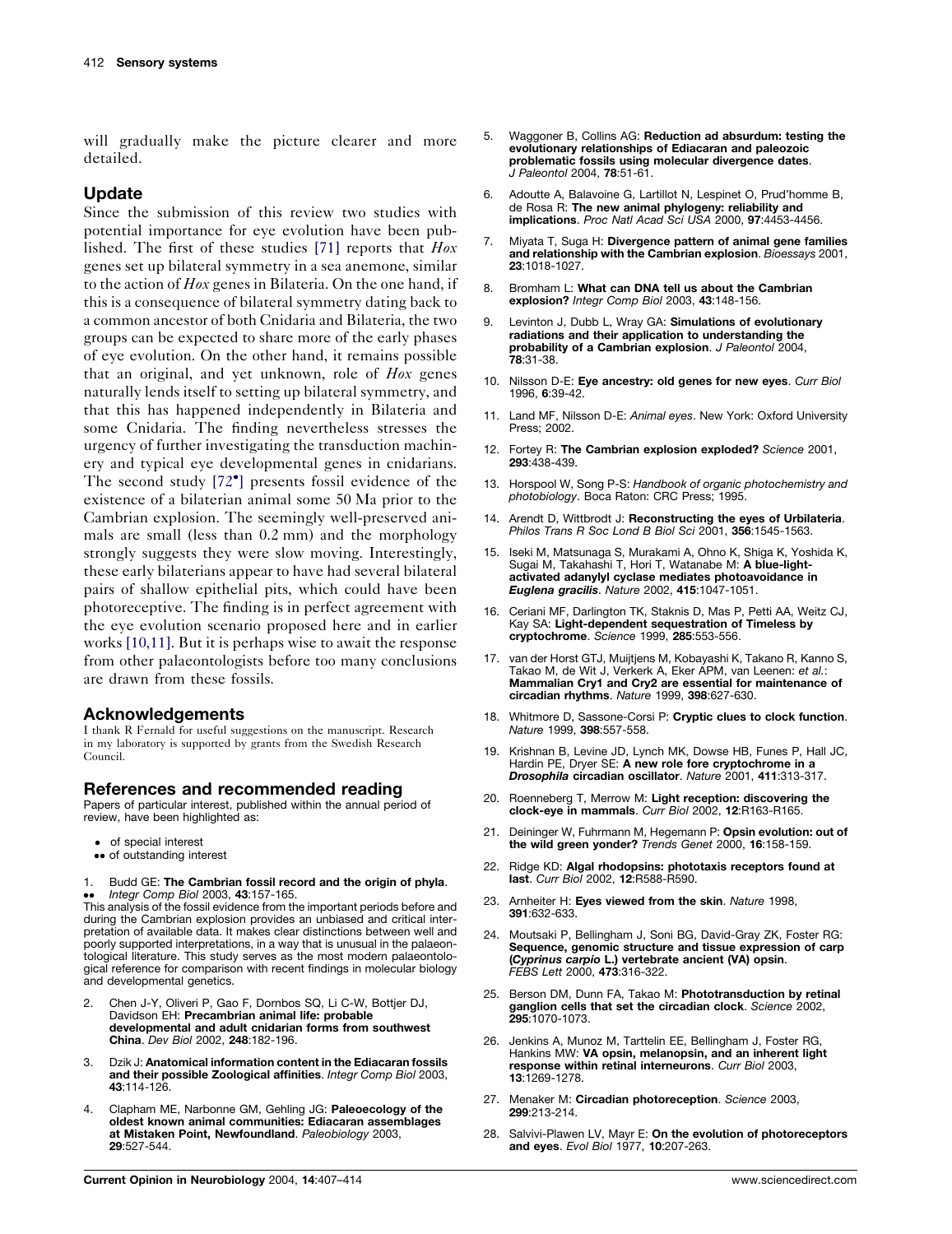- <span id="page-6-0"></span>29. Fernald RD: The evolution of eyes. Brain Behav Evol 1997, 50:253-259.
- 30. Fernald RD: Evolution of eyes. Curr Opin Neurobiol 2000, 10:444-450.
- 31. Nilsson D-E: Eyes as optical alarm systems in fan worms and ark clams. Philos Trans R Soc Lond B Biol Sci 1994, 346:195-212.
- 32. Piatigorsky J: Gene sharing in lens and cornea: facts and implications. Prog Retin Eye Res 1998, 17:145-174.
- 33. Piatigorsky J, Kozmik Z, Horwitz J, Ding L, Carosa E, Robison WG Jr, Steinbach PJ, Tamm ER:  $\alpha$ -crystalline of the scallop lens. A dimeric aldehyde dehydrogenase class 1/2 enzymecrystalline. J Biol Chem 2000, 275:41064-41073.
- 34. Gehring WJ: The master control gene for morphogenesis and evolution of the eye. Genes Cells 1996, 1:11-15.
- 35. Gehring WJ, Ikeo K: Pax6 mastering eye morphogenesis and eye evolution. Trends Genet 1999, 15:371-377.
- 36. Gehring WJ: The genetic control of eye development and its implications for the evolution of the various eye types. Int J Dev Biol 2002, 46:65-73.
- 37. Wawersik S, Maas RL: Vertebrate eye development as modeled in Drosophila. Hum Mol Genet 2000, 9:917-925.
- 38. Baker NE: Master regulatory genes; telling them what to do. Bioessays 2001, 23:763-766.
- 39. Kumar JP, Moses K: Eye specification in Drosophila: perspectives and implications. Semin Cell Dev Biol 2001, 12:469-474.
- 40. Ashery-Padan R, Gruss P: Pax6 lights-up the way for eye development. Curr Opin Cell Biol 2001, 13:706-714.
- 41. Zuber ME, Gestri G, Viczian AS, Barsacchi G, Harris WA:

 $\bullet$ Specification of the vertebrate eye by a network of eye field transcription factors. Development 2003, 130:5155-5167.

This study gives a very thorough description of the extent and timing of expression of the various control genes in Xenopus eye development. The discussion also contains a thoughtful comparison with the conditions in Drosophila.

- 42. Jang C-C, Chao J-L, Jones N, Yao L-C, Bessarab DA, Kuo YM, Jun S, Desplan C, Beckendorf SK, Sun YH: Two Pax genes, eye gone and eyeless, act cooperatively in promoting Drosophila eye development. Development 2003, 130:2939-2951.
- 43. Jarman AP: Developmental genetics: vertebrates and insects see eye to eye. Curr Biol 2000, 10:R857-R859.
- 44. Neumann CJ, Nusslein-Volhard C: Patterning of the zebrafish retina by a wave of Sonic hedgehog activity. Science 2000, 289:2137-2139.
- 45. Pichaud F, Treisman J, Desplan C: Reinventing a common strategy for patterning the eye. Cell 2001, 105:9-12.
- 46. Malicki J: Cell fate decisions and patterning in the vertebrate retina: the importance of timing, asymmetry, polarity and<br>waves. *Curr Opin Neurobiol* 2004, 14:15-21.
- 47. Glardon S, Holland LZ, Gehring WJ, Holland ND: Isolation and developmental expression of the amphioxus Pax-6 gene (Amphipax-6): insights into eye and photoreceptor evolution. Development 1998, 125:2701-2710.
- 48. Pichaud F, Desplan C: Pax genes and eye organogenesis. Curr Opin Genet Dev 2002, 12:430-434.
- 49. Pineda D, Rossi L, Batistoni R, Salvetti A, Marsal M, Gremigni V, Falleni A, Gonzalez-Linares J, Deri P, Salo E: The genetic network of prototypic planarian eye regeneration is Pax6 independent. Development 2002, 129:1423-1434.
- 50. Saló E, Pineda D, Marsal M, Gonzalez J, Gremigni V, Batistoni R: Genetic network of the eye in Platyhelminthes: expression and functional analysis of some players during planarian regeneration. Gene 2002, 287:67-74.
- 51. Callaerts P, Muñoz-Marmol AM, Glardon S, Castillo E, Sun H, Li WH, Gehring WJ, Saló E: Isolation and expression of a Pax-6

gene in the regenerating and intact Planarian Dugesia(G)tigrina. Proc Natl Acad Sci USA 1999, 96:558-563.

- 52. Simpson TI, Price DJ: Pax6; a pleiotropic player in development. Bioessays 2002, 24:1041-1051.
- 53. Li X, Oghi A, Zhang J, Krones A, Bush KT, Glass CK, Nigam SK,<br>Aggarwal AK, Maas R, Rose DW, Rosenfeld MG: **Eye protein** phosphatase activity regulates Six1-Dach-Eye transcriptional effects in mammalian organogenesis. Nature 2003, 426:247-254.
- 54. Lacalli T: Body plans and simple brains. Nature 2003, 424:263-264.
- 55. Lee PN, Callerts P, de Couet HG, Martindale MQ: Cephalopod Hox genes and the origin of morphological novelties. Nature 2003, 424:1061-1065.
- 56. Lowe CJ, Wu M, Salic A, Evans L, Lander E, Stange-Thomann N,
- $\bullet$ Gruber CE, Gerhart J, Kirschner M: Anteroposterior patterning in hemichordates and the origins of the chordate nervous system. Cell 2003, 113:853-865.

Although not directly focused on eye evolution, this study gives a good insight into the possibly very simple organization of ancestral chordates. Hemichordates have a diffuse nervous system, here proposed to be ancestral in chordates, and patterning of the nervous system in Hemichordates is here shown to be very similar to that of chordates. Potentially, this means that early chordates might have had to invent or reinvent eyes independently from other bilaterian phyla.

- Sun H, Dickinson DP, Costello J, Li W-H: Isolation of Cladonema Pax-B genes and studies of the DNA-binding properties of cnidarian Pax paired domains. Mol Biol Evol 2001, 18:1905-1918.
- 58. Kozmik Z, Daube M, Frei E, Norman B, Kos L, Dishaw LJ, Noll M,
- $\bullet \bullet$ Piatigosky J: Role of Pax genes in eye evolution: a cnidarian PaxB gene uniting Pax2 and Pax6 functions. Dev Cell 2003, 5:773-785.

The PaxB gene of the jellyfish Tripedalia is here shown to display an ancestral structure and function resembling both Pax2 and Pax6 in Bilateria. The finding suggests that a cnidarian type *PaxB* gene was<br>duplicated in early Bilateria to produce *Pax2* and *Pax6. PaxB* is expressed in the jellyfish eye and is also able to induce ectopic eyes in Drosophila.

59.  $\bullet$ Nordström K, Wallén R, Seymour J, Nilsson D: A simple visual system without neurons in jellyfish larvae. Proc R Soc Lond B Biol Sci 2003, 270:2349-2354.

This study reports the discovery of the simplest visual system known. Planula larvae of the jellyfish Tripedalia are shown to have photoreceptor cells containing a pigment cup within the cell in addition to a motile cilium. The larvae have no nervous system, and there is thus no means for the photoreceptor cells to control anything but their own cilium. The finding calls for investigations of opsins and transduction proteins in these unusual photoreceptors.

- 60. Collins AG: Phylogeny of medusozoa and the evolution of cnidarian life cycles. J Evol Biol 2002, 15:418-432.
- 61. Galliot B, Schmid V: Cnidarians as a model system for understanding evolution of regeneration. Int J Dev Biol 2002, 46:39-48.
- 62. Miller DJ, Hayward DC, Reece-Hoyes JS, Scholten I, Catmull J, Gehring WJ, Callerts P, Larsen JE, Ball EE: Pax gene diversity in the basal cnidarian Acropora millepora (Cnidaria, Anthozoa): implications for the evolution of the Pax gene family. Proc Natl Acad Sci USA 2000, 97:4475-4480.
- 63. Hoshiyama D, Suga H, Iwabe N, Koyanagi M, Nikoh N, Kuma K, Matsuda F, Honjo T, Miyata T: Sponge Pax cDNA related to Pax-2/5/8 and ancient gene duplication in the Pax family. J Mol Evol 1998, 47:640-648.

#### 64. Arendt D: Evolution of eyes and photoreceptor cell types. Int J Dev Biol 2003, 47:563-571.

•• *Int J Dev Biol 2*003, **47**:563-571.<br>The author develops the concept of homologous and sister cell types in eye evolution. It can be seen as a continuation and elaboration of an earlier study by Arendt and Wittbrodt [\[14\]](#page-5-0), and taken together the two studies represent the most modern detailed synthesis of available data on eye evolution in animals.

65. Oakley TH: The eye as a replicating and diverging, modular

**• developmental unit**. Trends Ecol Evol 2003, 18:623-627.<br>As a contribution to the ongoing debate on eye evolution this study developmental unit. Trends Ecol Evol 2003, 18:623-627. emphasizes the role of naturally occurring 'ectopic expression' of eye